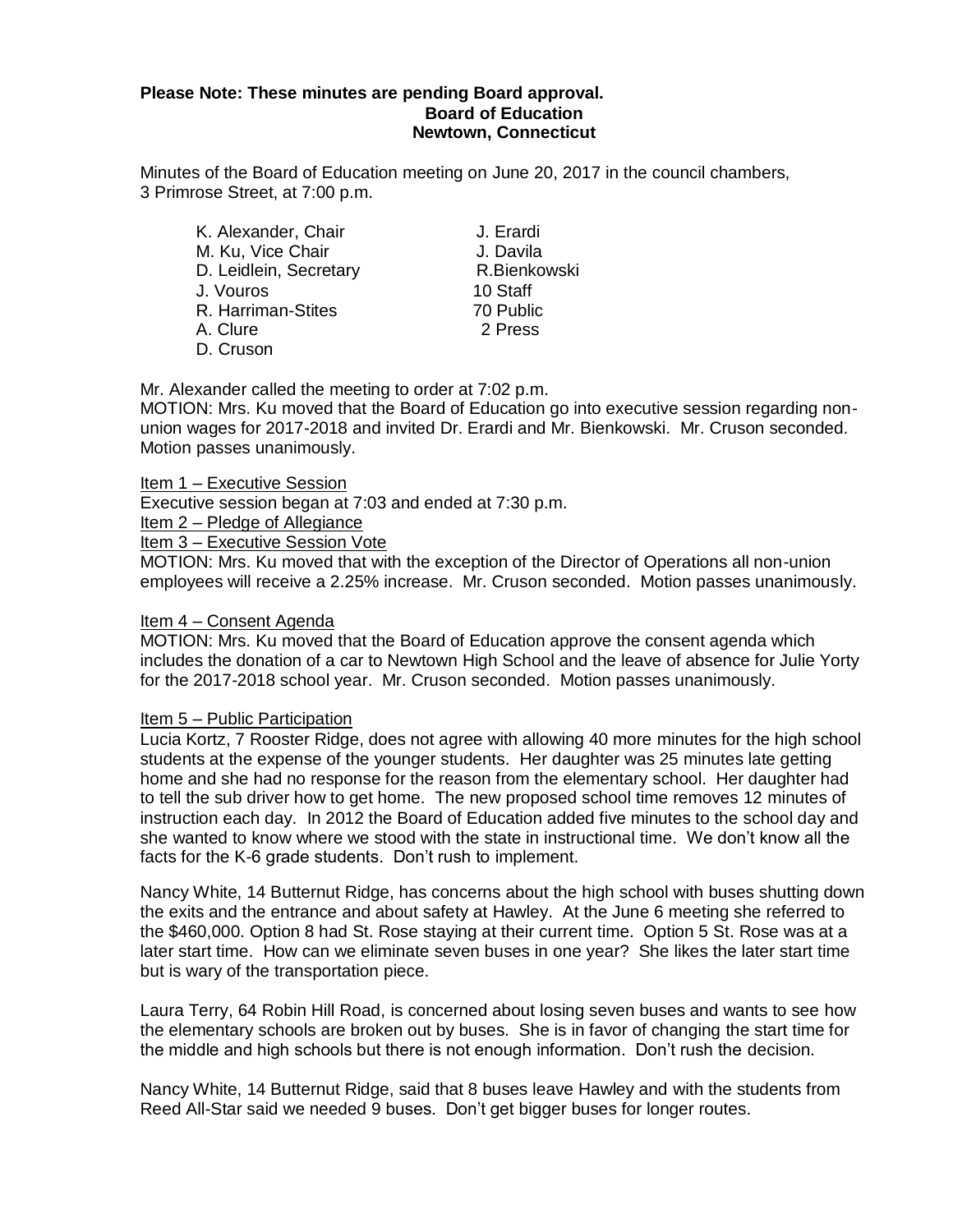Board Meeting **-2-** Figure 20, 2017 **-2-** Figure 20, 2017

Michael White, 6 Sweetbriar Lane, said they were ignoring K-6 transportation. An earlier start time for elementary is better. Concerned about no time for these students to play after school. Child care needs to be in place by the end of the school year so parents will have to scramble over the summer months to find this care.

John Feder, 27 Poverty Hollow Road, is concerned with kindergarten students on the same bus with sixth graders and what they might be exposed to.

Kathryn Burke, 48 Taunton Hill Road, agrees with moving the start time but the current proposals need work. Three months is not enough time. She wants to see research on moving the K-6 to an earlier start time. Concerned about students being dropped off early and feels the proposals need more work.

Simran Chand, 20 Oak Ridge Drive and Dylan Lew, 29 Currituck Road, Board student representatives. Simran stated that they hope this improvement is made at the high school and spoke about the REM cycle which is different for high school students. Moving it back one hour helps to shift the circadian rhythm. This should be put in place first and adjusted where needed. The shuttle is a way for students to get some independence. Non-instructional time at the high school is being removed from the schedule.

Dylan said to focus on the number of students benefitting from the change along with the younger ones in the next six years. The pros outweigh the cons and this will benefit many students.

## Item 6 – Reports

Chair Report: Mr. Alexander mentioned that everyone was at graduation. We received a yearbook to share that will be in the central office.

The Superintendent's report was moved to Wednesday night.

## Item 7 – Old Business

Action on Grade 7 and 8 Social Studies Textbook:

Mrs. Ku moved that the Move that the Board of Education approve the textbook *Discovering our Past: A History of the United States* published by McGraw Hill Education to be used in grades seven and eight. Mr. Vouros seconded. Vote: 6 ayes, 1 abstained (Mrs. Leidlein) Motion Passes.

Mr. Alexander thanked the middle school staff for presenting information on this book at the last meeting.

## School Start Time Recommendation:

Dr. Erardi spoke about the three options which are two-tier systems. He thanked the committee members which included members of the Board, staff members and community members for their exceptional work. He understands the comments around time and transportation but believes these options give the Board the information they need to make a decision.

Item A is the revised Option 5 with the high school, middle school and St. Rose on Tier 1 and Reed and the elementary schools on Tier 2. K-6 students will ride on the same bus and he is comfortable with those children riding together. This option also includes the shuttle.

Item B has no shuttle and it flip flops the start times for Reed and the elementary schools. All buses will stop at the elementary schools first and then take students to Reed. The morning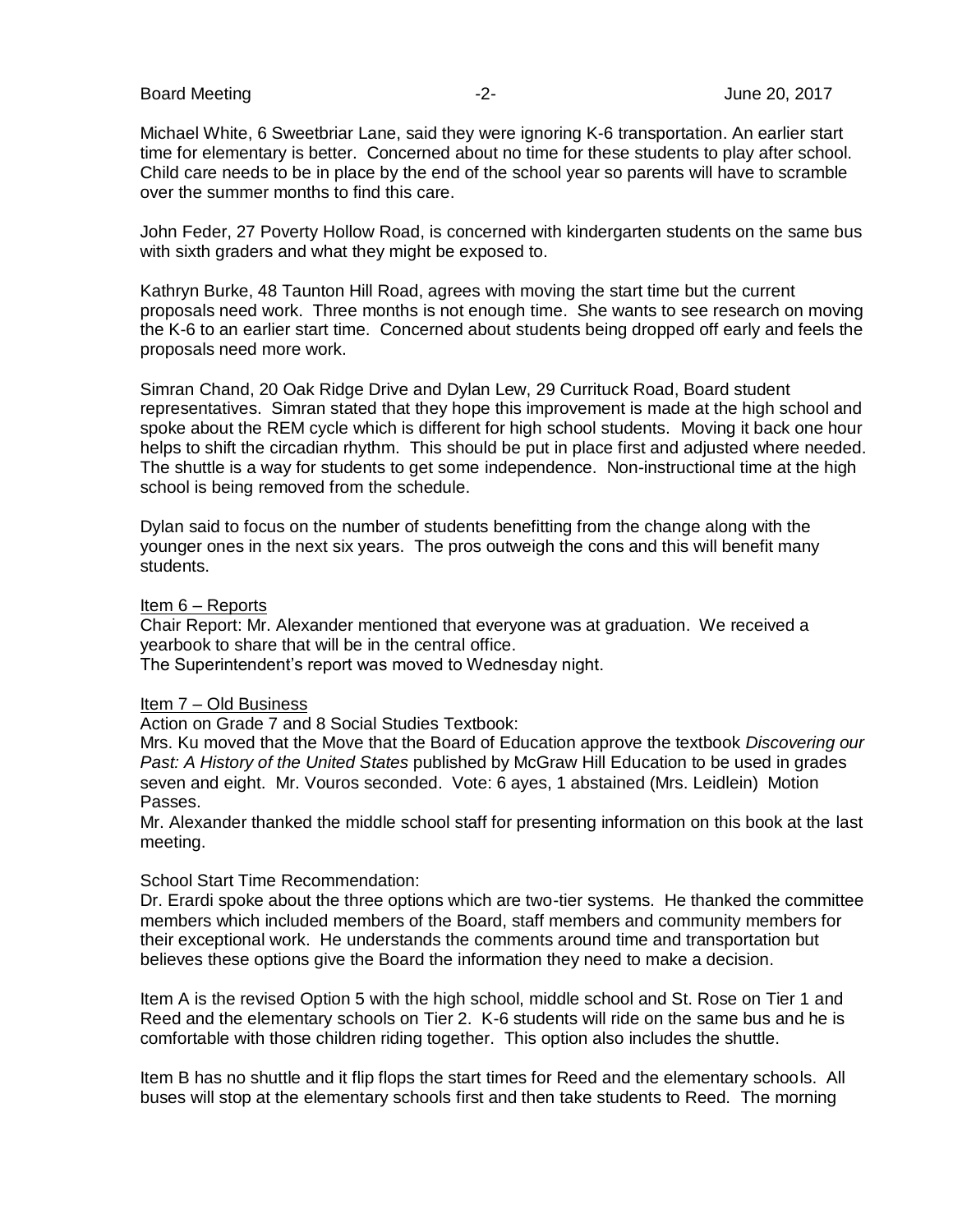## Board Meeting **-3**- **2017** Coard Meeting **-3**-

ride for elementary students will be a minute or two longer than this year. There will be additional ride time for Reed students as the elementary schools will be dropped off first in the morning and pick up first in the afternoon. Regarding the sixth grade students and the concern of their buses returning to Sandy Hook School, we have a plan in place for this with a separate bus for these students.

Item C has Reed and the elementary schools with the same start and end times. Elementary students will be dropped off first and the buses will continue on to the Reed school. At dismissal certain Reed buses will be designate for each elementary school. When the elementary buses start to load the Reed students will get on the appropriate bus for their ride home.

We developed a safe plan for all shuttles and had buses at Hawley this afternoon. The shuttle offers less traffic concerns than what we presently have. This is cost neutral with the belief that middle and high school students can benefit from the proposed plan. Also, with the understanding that All-Star Transportation will reach the end of this work there needs to be action by the Board earlier than later. There are solutions in place for these options for EdAdvance and after school hour activities. As a parent he would be comfortable with the shuttle, who is on the bus, and the reason why we are making this change.

All-Star owners John and Richard Dufour became involved in the discussion.

Mr. Cruson asked if dropping off elementary students early was a concern with the teachers' contract.

Dr. Erardi said we were within the contract regarding drop-off time.

Mr. Cruson was happy with the work that was done.

Mr. Vouros asked for the latest Hawley shuttle proposal.

Jenna Connors, Hawley lead teacher, was there on behalf of Mr. Moretti.

Dr. Erardi said that when you pull into the Hawley driveway on the left side of island there are three parking spaces which will be removed. If the shuttle is in place the number of buses going to Hawley is 8. Three of them could be at Reed for the Hawley grade 5 and 6 pickup. That space will just be for Hawley buses. Reed students will get off the bus and get on their bus for home. All-Star safety officer and Alan Colangelo endorsed the plan. This will cause less traffic concerns than the present plan.

Ms. Connors explained that Hawley buses will already be loaded when the Reed buses arrive. These students would exit their buses with staff to help them transfer walking along the sidewalk or crosswalks. This also allows space for the doors to open. There will be no buses in the Hawley driveway and parent pickup will remain the same.

Mrs. Ku said from a research perspective this is a public health issue that fits with our district goals and doesn't want to lose sight of that.

Mrs. Harriman-Stites referred to the 7 bus reduction.

John Dufour said that 8 buses were using the same routes for the middle and high schools. The high school routes will go down by 7 buses to have St. Rose start later.

Mrs. Harriman-Stites stated that her concern is that we are keeping St. Rose where they want to be to be able to allow the middle and high school time changes. It will mean additional ride time for the middle and high school students.

Dr. Erardi said we have a statutory obligation to provide transportation to private schools. He did not feel it was good to divide the conversation with St. Rose. The high school students were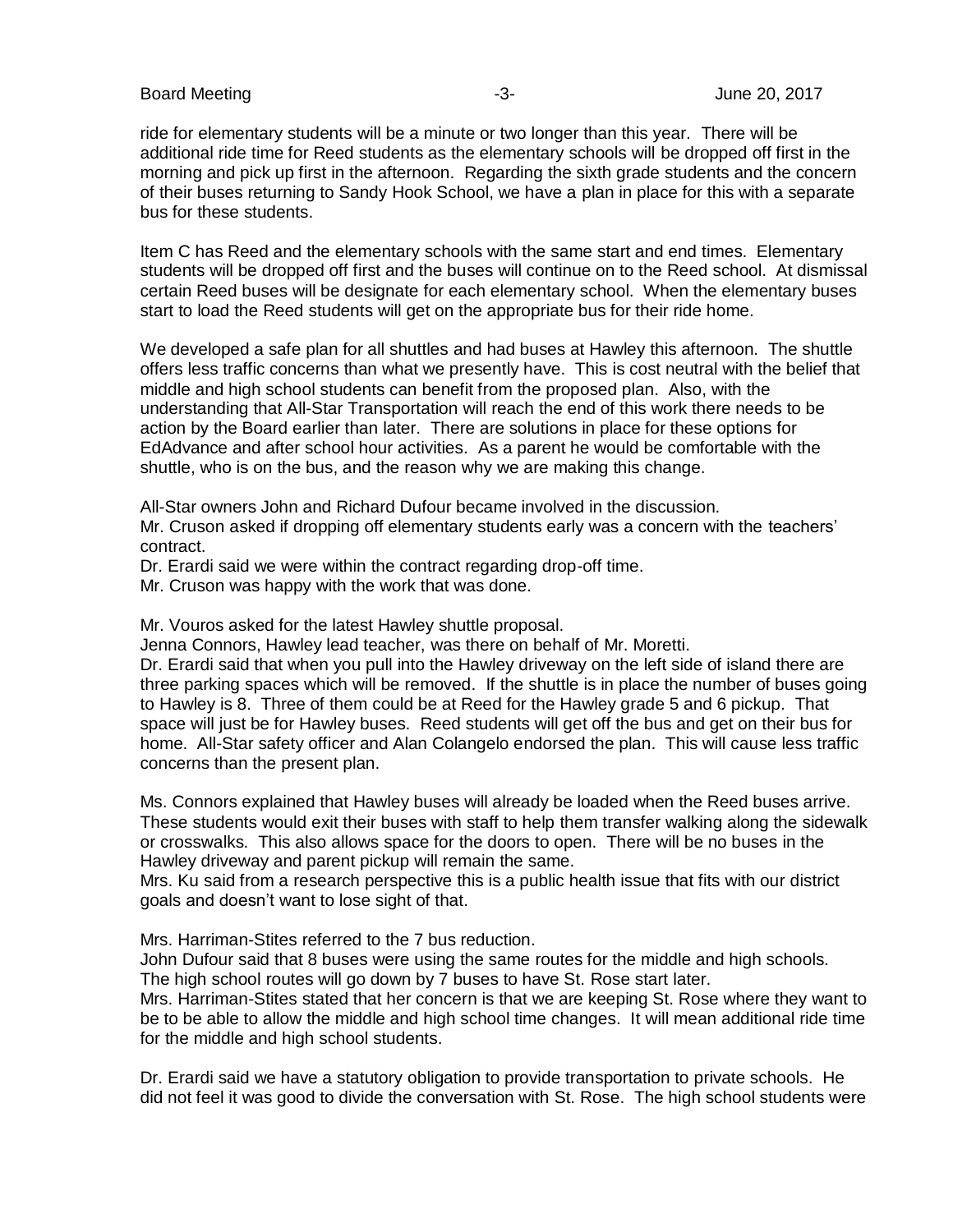arriving 20 minutes early but we have reduced that by 8 to 10 minutes of added sleep time. We respected St. Rose's opinion and can still capture 40 minutes.

Mrs. Harriman-Stites worries about losing 7 buses for the high school. She wants the other boards to know that is a big impact for the students. The money is part of the discussion. She agrees that this is a public health issue but is not sure if we have enough information to make a decision. There are some negative impacts for the elementary students and it would effect after school activities. She struggled with any option being best for all students.

Mr. Bienkowski said this is the first year for a tier one system in the five-year contract. We didn't have this opportunity in the previous contract.

Mr. Clure asked if there was a way to change school times as well as being given other options Mr. Alexander said we need to pick a plan now with the Board endorsing the change which the superintendent will implement.

Mr. Clure asked if the Board could reduce the amount of buses and increase ride time to save money.

Mr. Bienkowski said we could reduce buses but would have to renegotiate with the bus company.

Mr. Clure asked if we knew the arrival times for each school with these plans.

Dr. Erardi said we guesstimated that information in each scenario. These three plans are a combination of over a dozen committee members. He doesn't believe that the three plans could grow to a more efficient opportunity. He would not support the plan if he didn't support the need for the high school and middle school to start later. In the third plan the additional ride time for Reed is the children going to the elementary schools for the ride home.

Mr. Clure appreciated the plan being cost neutral and asked if there was a way of adding two buses to reduce the elementary ride time.

Dr. Erardi felt that the 10 minutes is not detrimental to our youngest students compared to how it would be helping the middle and high school students.

Mrs. Harriman-Stites asked if we could see if a better plan would cost \$500,000 to serve our students like we are serving St. Rose students for that amount.

Dr. Erardi said the private school transportation has to take place. We wanted to do what we thought was best for the process to move forward in keeping St. Rose on their current schedule.

Mr. Vouros said that everything has been discussed in committee. We went to Washington to deal with the adolescent part of it and asked about the elementary level and were told to deal with the middle and high school first and then work with the elementary level. The only problem is money. We can add the \$500,000 next year. This is about the mental health of adolescents.

Mrs. Leidlein appreciated the work of committee and supports that the high school and middle school students would do better with additional sleep in the morning. She asked how the number of buses assigned to each school was determined.

Richard Dufour said with Reed and the elementary schools we looked at routes, capacity, and time.

Mrs. Leidlein liked Option C because it doesn't increase ride time. She trusts Dr. Erardi that this change is necessary for the optimal performance of our students and that All-Star will make it work.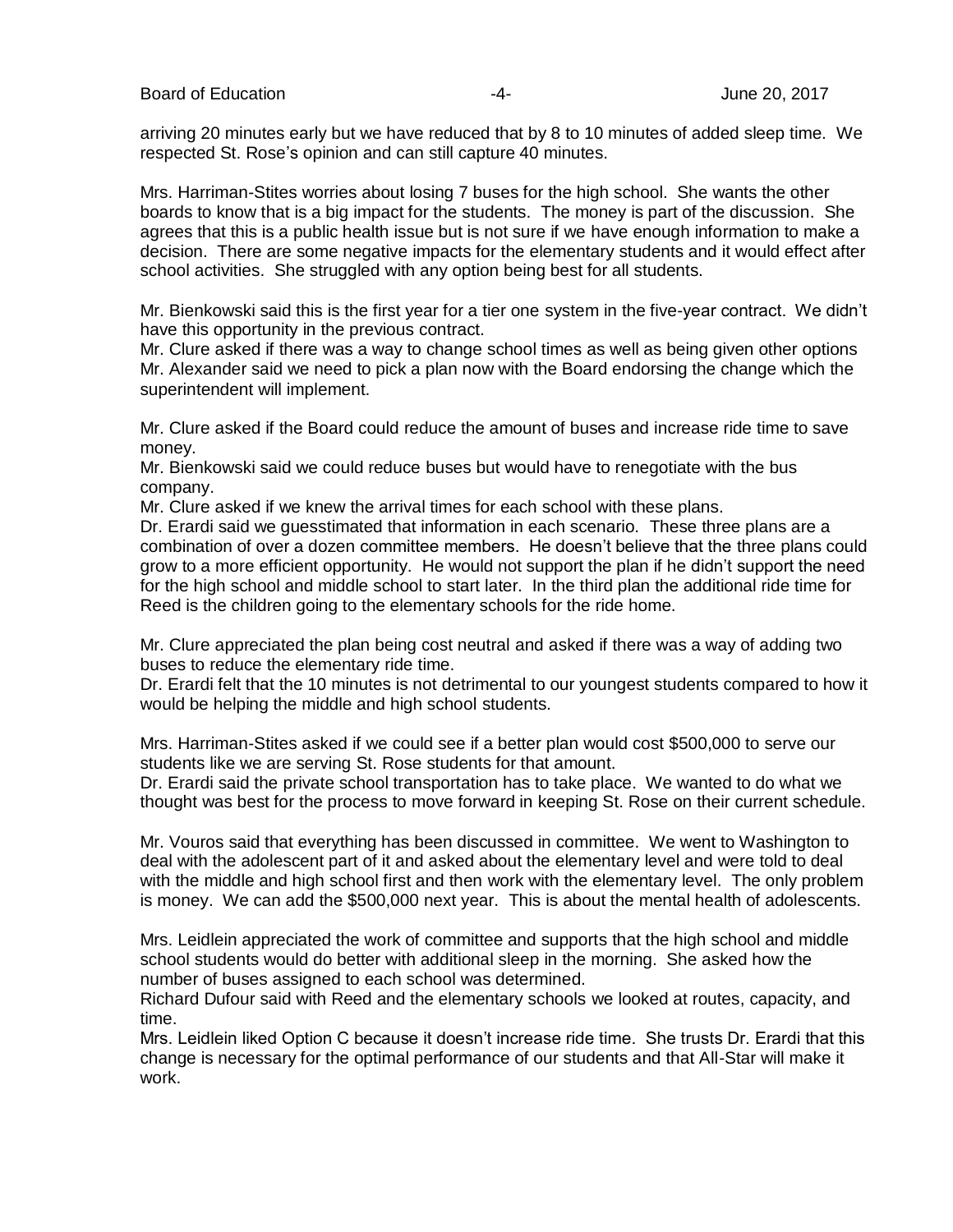## Board Meeting  $\sim$  300  $\sim$  5-  $\sim$  5-  $\sim$  3017 June 20, 2017

Mrs. Ku said that regarding the shuttle vs no shuttle, 12 buses will leave Reed instead of 40 buses.

John Dufour said it would help to have police assistance with the traffic at Reed.

Dr. Erardi stated that the Board can direct him to speak with the police department to help Reed with traffic.

Mr. Alexander asked if there would be a cost.

Dr. Erardi stated that the Chief just said to let him know what we need first and then they would talk about the cost. Dr. Erardi indicated that we will use less fuel using the shuttle.

Mr. Vouros said it would also save time by adjusting the routes and not stopping so frequently. Mrs. Harriman-Stites asked if the increase in ride time for Reed students was based on stopping at every other house.

John Dufour said it will take time to make those adjustments.

Mrs. Ku asked how much time could be saved by optimizing those bus stops.

Richard Dufour said it would only save a couple of minutes but we can look at it.

Mr. Alexander was comfortable with this information. He sees the benefit of making the change. This decision is not something that should change back in a couple of years.

Mr. Clure is not fully comfortable with having or not having a shuttle system. He asked if it would be possible le to look at the least amount of change next year and the non-shuttle system and waiting a year or two to implement.

Dr. Erardi said the shuttle system has buses moving in the right direction all of the time so it saves time. It also saves fuel. Plan B without the shuttle increases ridership time. Mrs. Ku said there were concerns about the safety of the shuttle. In addition to saving time she feels it is a safe option and has no problem with it. From the research perspective there was no indication that younger student start times need to change.

Final Thoughts:

Mr. Cruson doesn't agree with lack of research for elementary students. He looked at the tiers and there was no good solution to getting elementary students in at an earlier start time. We've done the best we can but he is concerned around the implementation in 2017-18 instead of 2018-19. It may be difficult to have this set for the start of school. The afterschool and before school programs need parents to sign up before the end of the school year. There are also community stakeholders who run classes so we don't know how they will adjust. We landed where we need to be for the welfare of the middle and high school students.

Mrs. Harriman-Stites cares about the mental health care of our students and is deeply conflicted with this decision. It is to the benefit of the older students but wished there wasn't such a compromise for younger students. She would rather have known the best plan for all students and know the cost as we did for St. Rose students.

Mr. Clure thanked everyone on the subcommittee including Board members, public and staff. He sees the challenge early in the morning for middle and high school students. A lot of students said they do enjoy the extra time in the afternoon for various activities. He has faith in the staff regarding the shuttle but doesn't want to add ride time.

Mrs. Leidlein said the middle and high school students have borne the brunt of the start times. The 40 minutes benefit is advantageous for us to capture.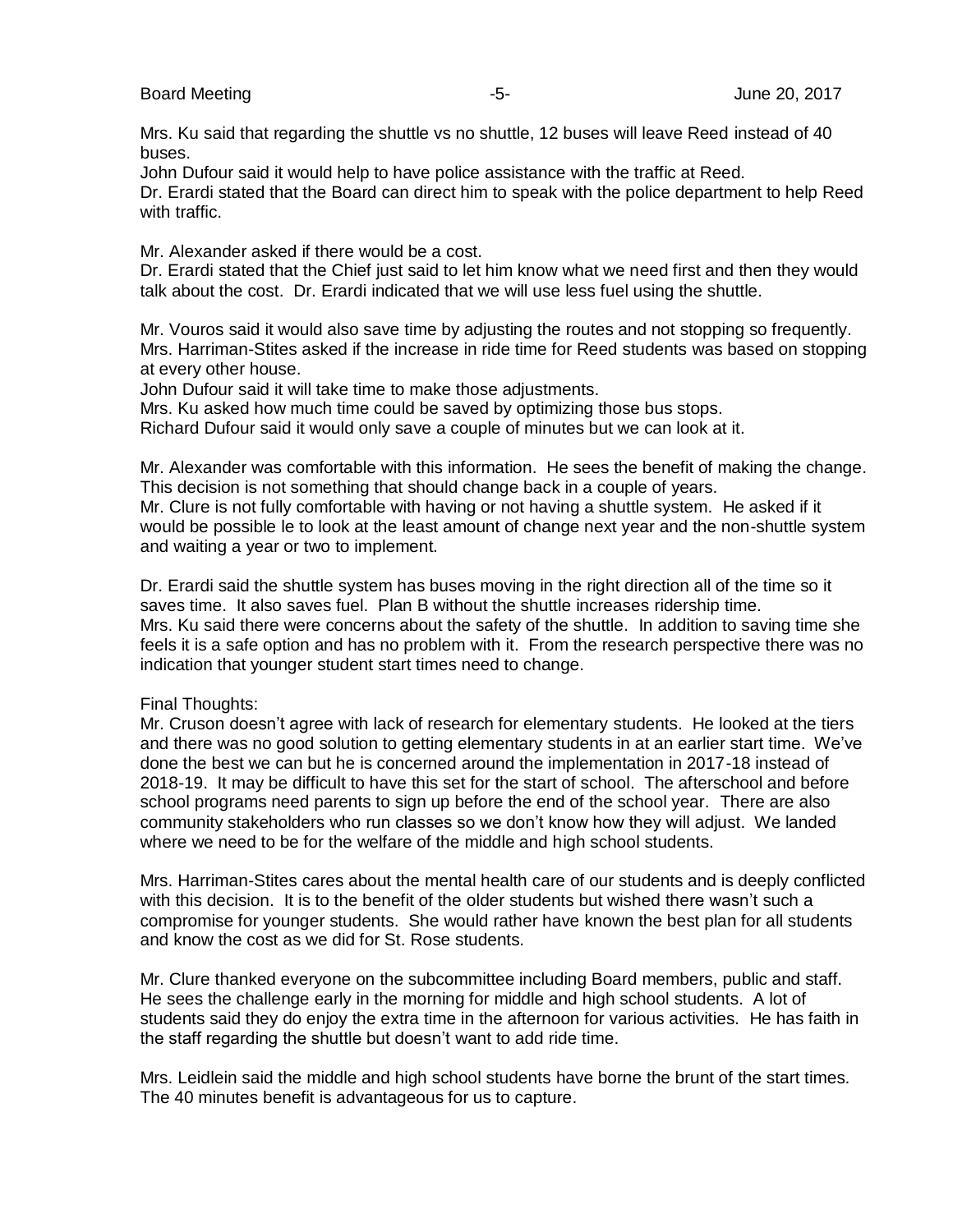Board of Education  $-6 -6-$  June 20, 2017

Mrs. Ku said this is a process of tradeoffs. The number one thing on the parent and student survey was to consider student health along with the parent's work schedule, staying out of darkness at the bus stops, the bus ride and the change being cost neutral. Looking back on all votes the Board of Education has made, this makes the most impact on students.

Mr. Alexander would like to have heard an option with a cost and ride reduction but feels we should move forward.

Mr. Vouros asked Dr. Erardi for his final comments.

Dr. Erardi is comfortable with being in front of the start time changes. The opening day of school we always have issues with transportation. The plan is best for students. If the plan goes forward the elementary school day is the same with a more complicated bus drop off and pickup. There will be additional ride time at the elementary level but we believe the evidence is overwhelming that students will learn in a better place if we start later. He thanked the committee, the parents and the school board.

Mr. Alexander mentioned that years back the Board considered full day kindergarten. We then and now have a united team to make a change that is better for the students.

MOTION: Mrs. Ku moved that the Board of Education direct the superintendent to work with the committee's transportation Option A to adjust the start times for 2017-18 school year. Mrs. Leidlein seconded for discussion.

Mrs. Ku said that after hearing information about shuttles she was happy with that piece of it. With Option C she is concerned about sharing the time with Reed and the elementary students. It would be all on the Reed students for added ride time.

Mrs. Leidlein sees more benefit with Option A with the staggered start times but is not cost effective for fuel. She leans more toward Option C than A.

Mr. Vouros also prefers Option C over A. If we are directing Dr. Erardi to make the final decision can we give him two options to work with?

Mr. Alexander would not recommend that.

Mrs. Harriman-Stites amended the motion to include that the implementation takes place in 2018-2019 instead of the 2017-2018 school year. Mr. Cruson seconded. Mrs. Harriman-Stites is concerned about the implementation in a few short weeks as well as parents and teachers adjusting that soon.

Mr. Vouros felt we need to do this sooner than later as it's a health issue.

Mr. Alexander doesn't see us changing options or moving it out.

Mrs. Harriman-Stites felt it would give an opportunity to adjust our budget accordingly for increased bus costs.

Vote: 2 ayes, 5 nays (Mr. Alexander, Mrs. Ku, Mrs. Leidlein, Mr. Clure, Mr. Vouros) Motion fails.

Mrs. Leidlein made a friendly amendment to the motion to change transportation Option A to Option C which was accepted by Mrs. Ku.

Vote: 6 ayes, 1 nay (Mrs. Harriman-Stites) Motion passes 6 to 1.

Action on ASK Letter:

MOTION: Mrs. Harriman-Stites moved that the Board of Education approve sending the Annual National Ask Day letter to district parents. Mr. Vouros seconded.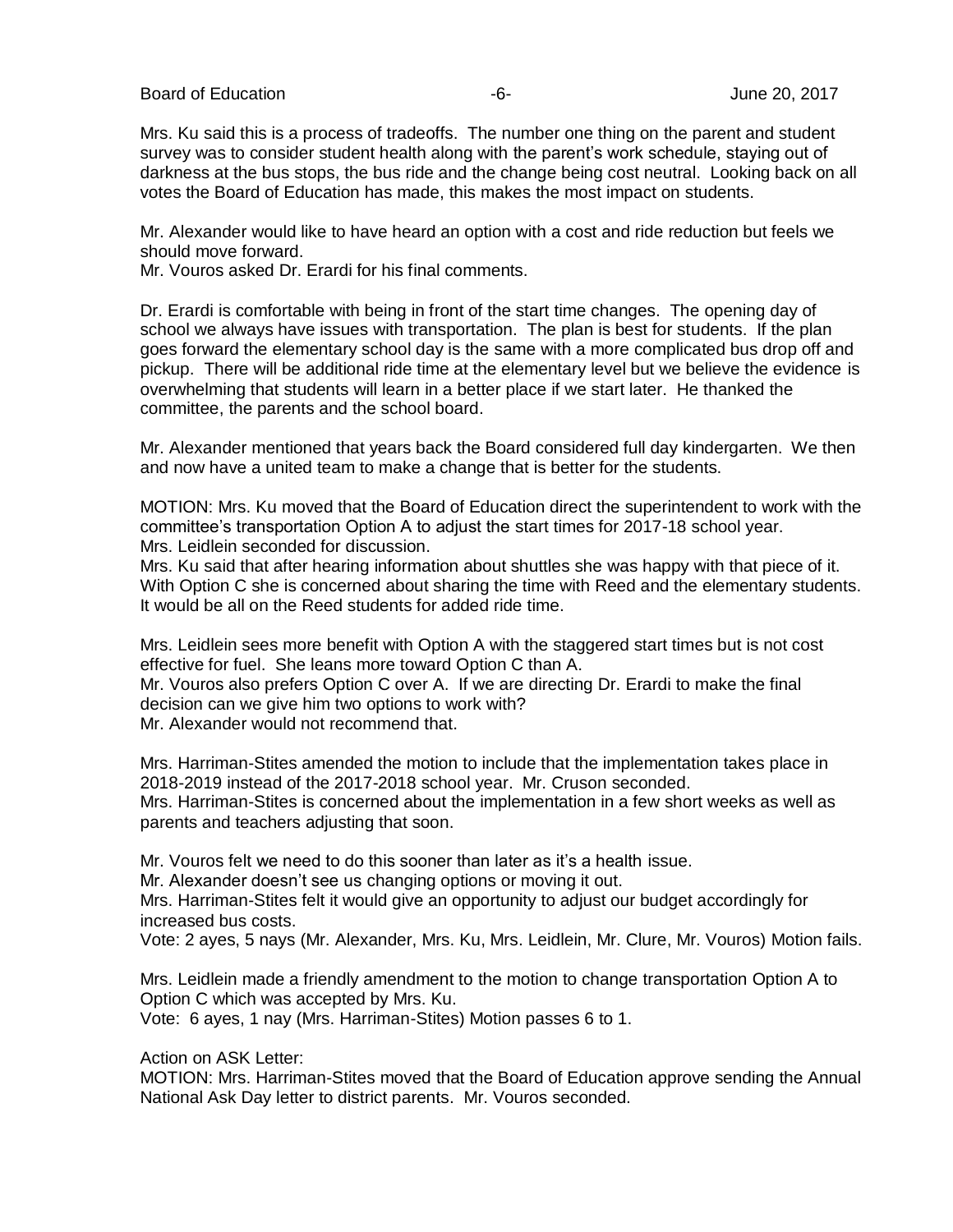Mrs. Harriman-Stites explained that tomorrow was National Ask Day. The letter gives parents information about asking if there are guns in the home where their children have playdates. Motion passes unanimously.

## Item 8 – New Business

## Item 9 – Public Participation

Nancy White, 14 Butternut Ridge, said there will still be children in the dark with early pickups. Because of the seven bus reduction all routes will be optimized. She has a concern about Reed buses at Hawley and students walking between buses.

Laura Terry, 64 Robin Hill Road, thanked the Board for adjusting the start times. She has concerns with fewer students for additional buses and traffic at the high school in the morning.

Kathryn Burke, 48 Taunton Hill Road, was glad they voted on a proposal. The Hawley diagram is very tight and should continue to be looked at.

Janet Zipperstein, Charter Ridge Drive, said to be aware that high school and middle school students are bigger and besides backpacks they carry multiple items like instruments.

Dan Delia, 10 Brookwood Road, was glad this passed but the conversation should continue. Be prepared for the inevitable questions and concerns.

Kim Beck, Assistant Superintendent in Ridgefield, served as Dr. Erardi's intern this year. She complimented the Board on their work and the exemplary way they operate.

MOTION: Mrs. Leidlein moved that the Board of Education go into executive session regarding the Superintendent's evaluation and invited Dr. Erardi. Mr. Cruson seconded. Motion passes unanimously.

## Item 10 – Executive Session

The Board went into executive session at 10:05 p.m. and came out at 11:03 p.m.

## Item 11 – Executive Session Vote

MOTION: Mrs. Harriman-Stites moved that the Board of Education extend the new contract for the Superintendent for the period of 2017-2018, 2018-2019, and 2019-2020 with a 3% increase for the 2017-2018 year. Mr. Cruson seconded. Motion passes unanimously.

MOTION: Mrs. Leidlein moved to adjourn. Mr. Cruson seconded. Motion passes unanimously.

 $\_$ 

Item 12 – Adjournment The meeting adjourned at 11:05 p.m.

Respectfully submitted:

 Debbie Leidlein **Secretary**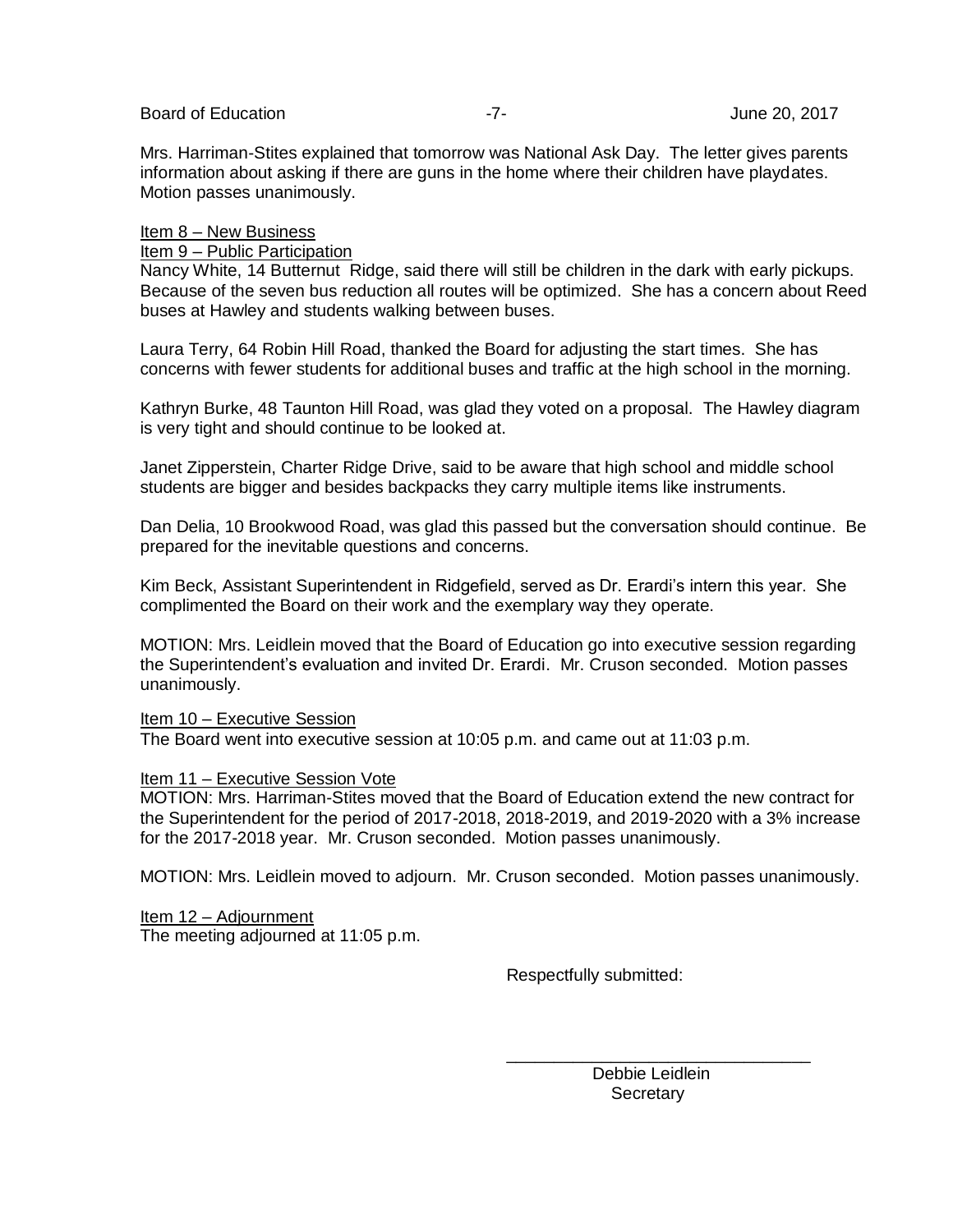June 2, 2017

TO: Dr. Erardi

Lorrie Rodrigue FROM:

Please accept the donation of a 2003 Dodge Durango, VIN:1D4HS48N73F508264 at an estimated value of \$2,500 from Mike and Kim Heran, 14 Old Castle Dr, Newtown, CT 06470.

The vehicle will be used by Newtown High School Automotive Repair Classes.

Thank you.

8. Rodner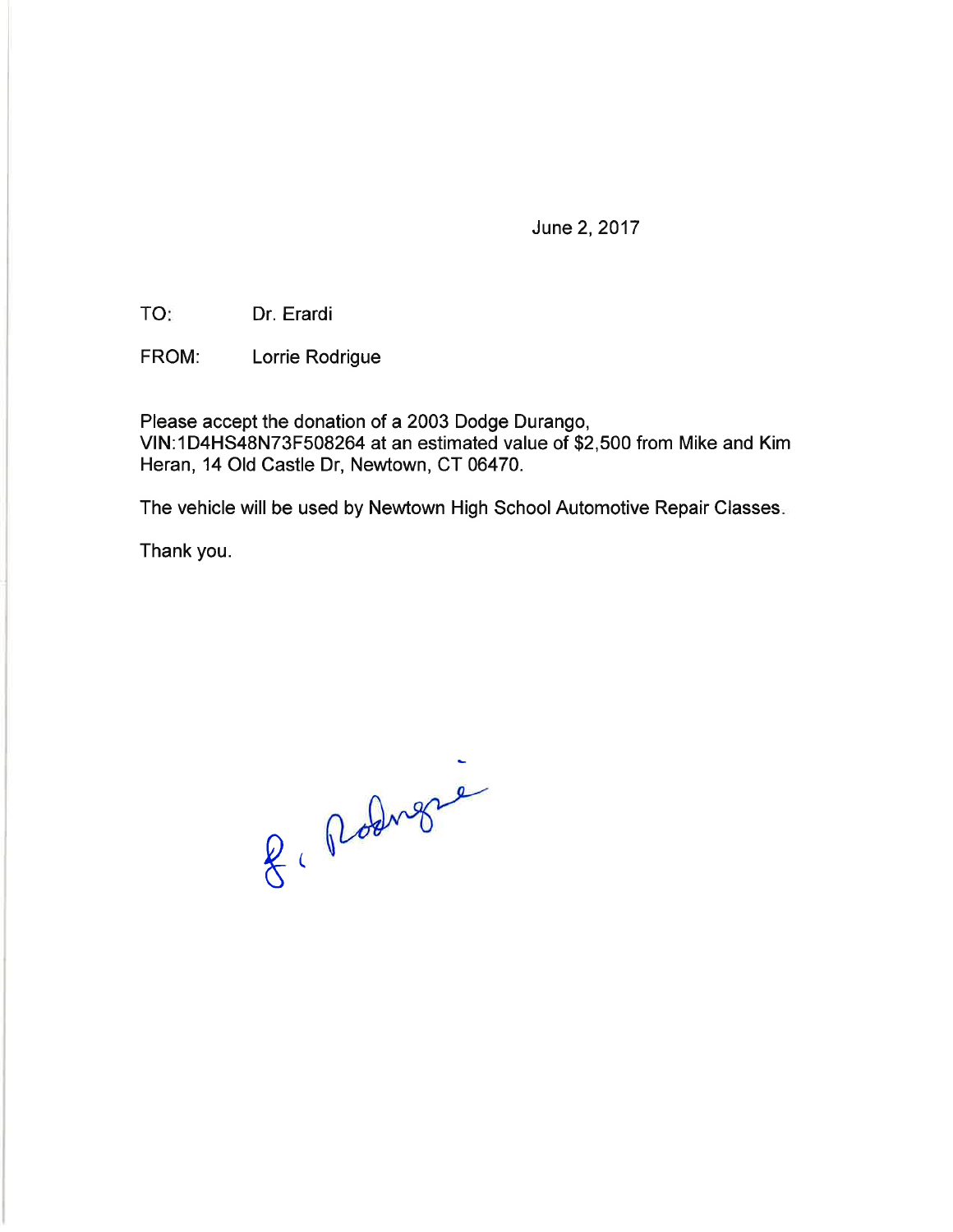17 Greenfield Avenue Ridgefield, CT 06877

June 10, 2017

Dr. Joseph V. Erardi, Jr. Superintendent of Schools 3 Primrose Street Newtown, CT 06470

Dear Dr. Erardi,

I am writing to request a medical leave of absence for the 2017-2018 school year to continue the healing process from my recent breast cancer diagnosis.

Although there is a lot behind me (including five months of chemotherapy and one surgery), a lot still lies ahead in terms of preventing reoccurrence. This includes radiation, several integrative treatments, and at least two more surgeries.

I cannot wait to return to my reading position once I have a solid handle on my health and am able to be fully present at teaching. I will need this upcoming year to do that. I am happy to provide additional details and any medical documentation that may be needed.

Thank you so much for your consideration and for the invaluable time I have had the last two years with my almost two year old (yikes!). I am so grateful to you and the Board for this time and your consideration.

Sincerely,

July Yorty

Julie Yorty **Early Intervention Specialist** Middle Gate School yortyj@newtown.k12.ct.us  $(516) 606 - 3805$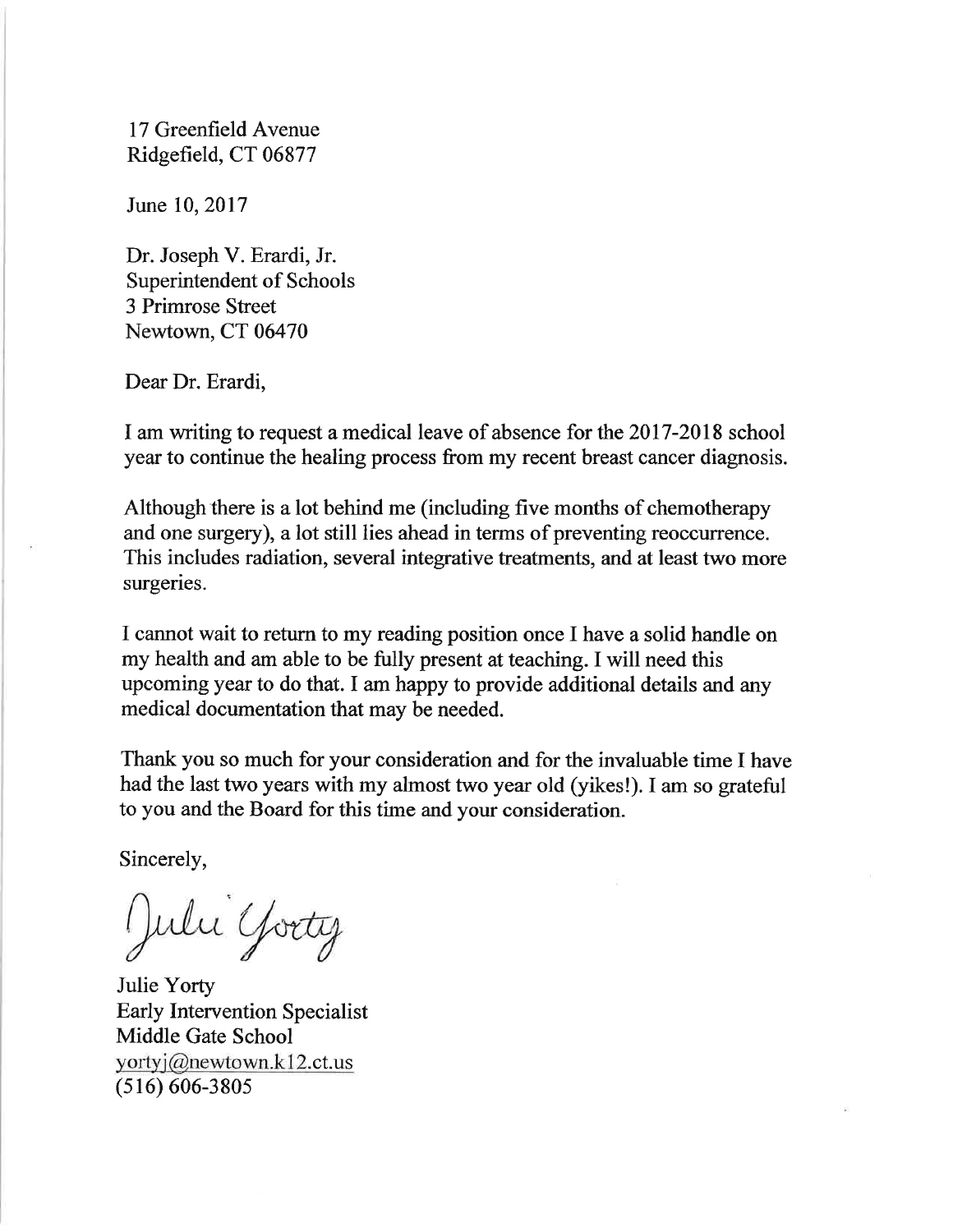| <b>Shuttle</b><br>€                                                                                                                                                           |                                                                                     |                                                                                                     |
|-------------------------------------------------------------------------------------------------------------------------------------------------------------------------------|-------------------------------------------------------------------------------------|-----------------------------------------------------------------------------------------------------|
|                                                                                                                                                                               | 36 shared units<br>NHS & NMS<br><b>46 units</b><br>7 units<br>3 units<br>Units      | Reed & Elementary<br>40 shared units<br>41 units<br>1 unit                                          |
| REVISED Option 5<br>2-Tier system with the High School and St. Rose on Tier I and Reed & Elementary<br>schools on Tier 2. Requires 3.5 additional units at no additional cost | $(6.32 \text{ hrs})$<br>$(6.32$ hrs $)$<br>Hours                                    | حالبالموطوع ومستطالا مستراسيوسي الموطوع مستعملين منتمطة مو<br>$(6.32 \text{ hrs})$<br>$(6.32)$ hrs) |
|                                                                                                                                                                               | $8:00 - 2:32$<br>$8:00 - 2:32$<br>7:50 - 2:50<br>$8:15 - 3:00$<br>Tier <sub>1</sub> | $9:00 - 3:30$<br>$8:55 - 3:27$<br>$9:05 - 3:37$<br>Tier <sub>2</sub>                                |
|                                                                                                                                                                               | HVWS/FWS<br>Location<br>St. Rose<br>NMS<br><b>SHN</b>                               | $C+$ Doco on Tion 1, put the sum<br>Magnet (Dnby)<br>Elementary<br>Reed                             |

St. Rose on Tier 1 - puts them on their current school start/end time schedule  $\bullet$ 

ė

Reed and Elementary Schools staggered start/end times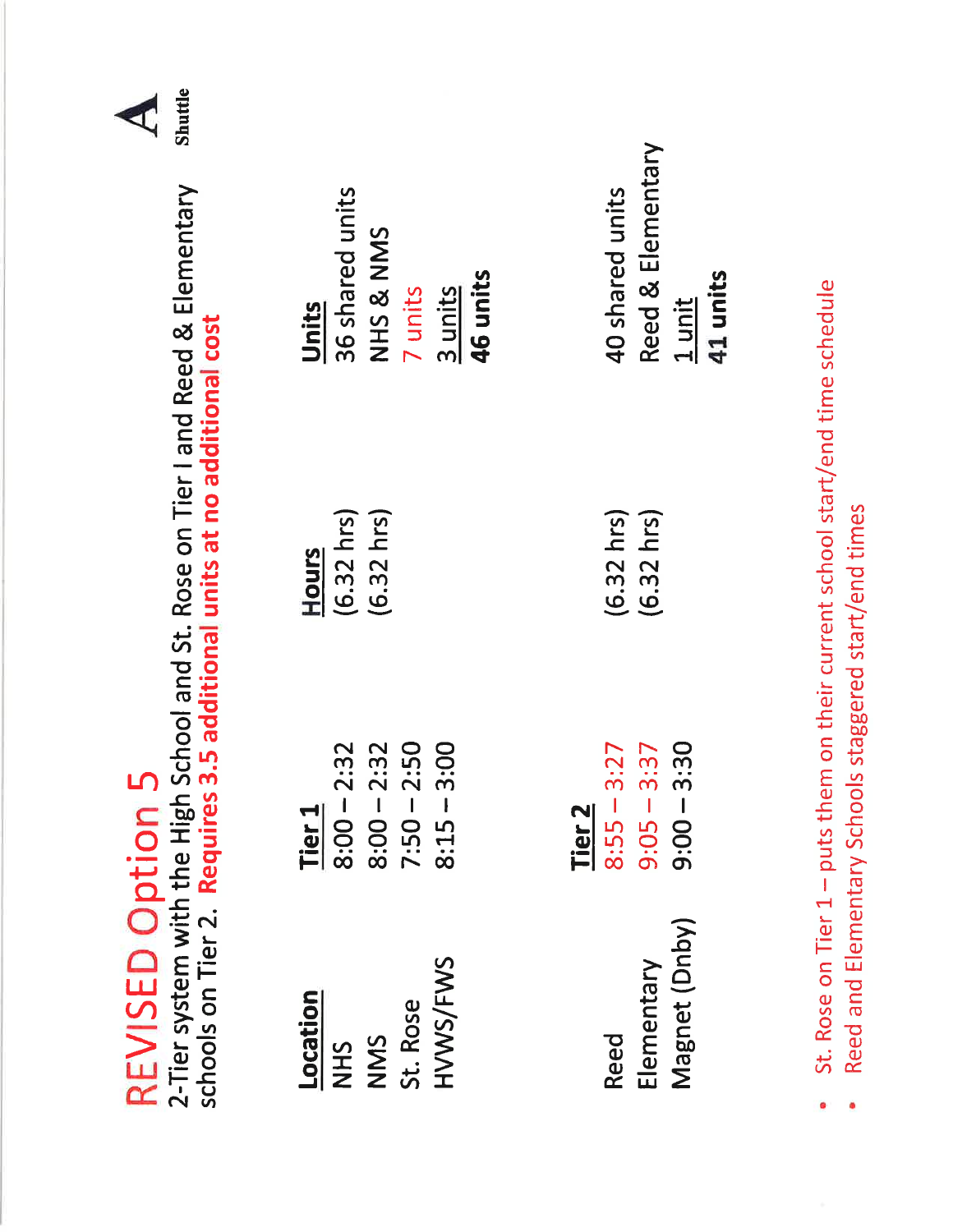## **REVISED Option 5**

Elementary school bell time 9:05 - 3:37 Reed school bell time - 8:55 to 3:27 A.M. & P.M. Tier Two Scenario

## A.M. - All buses to RIS

 $\Rightarrow$  2<sup>nd</sup> Drop Elementary 1st Drop RIS

Additional ride time for elementary students

# **P.M. - Half Elementary units to RIS for shuttle system**

> 2<sup>nd</sup> Pick-up Elementary 1st Pick-up RIS

Additional ride time for RIS students

- Utilizes shuttle system for afternoon
- Separate transportation available for P.M. Reed 6<sup>th</sup> grade class (SHS 1st grade class of 12/14)

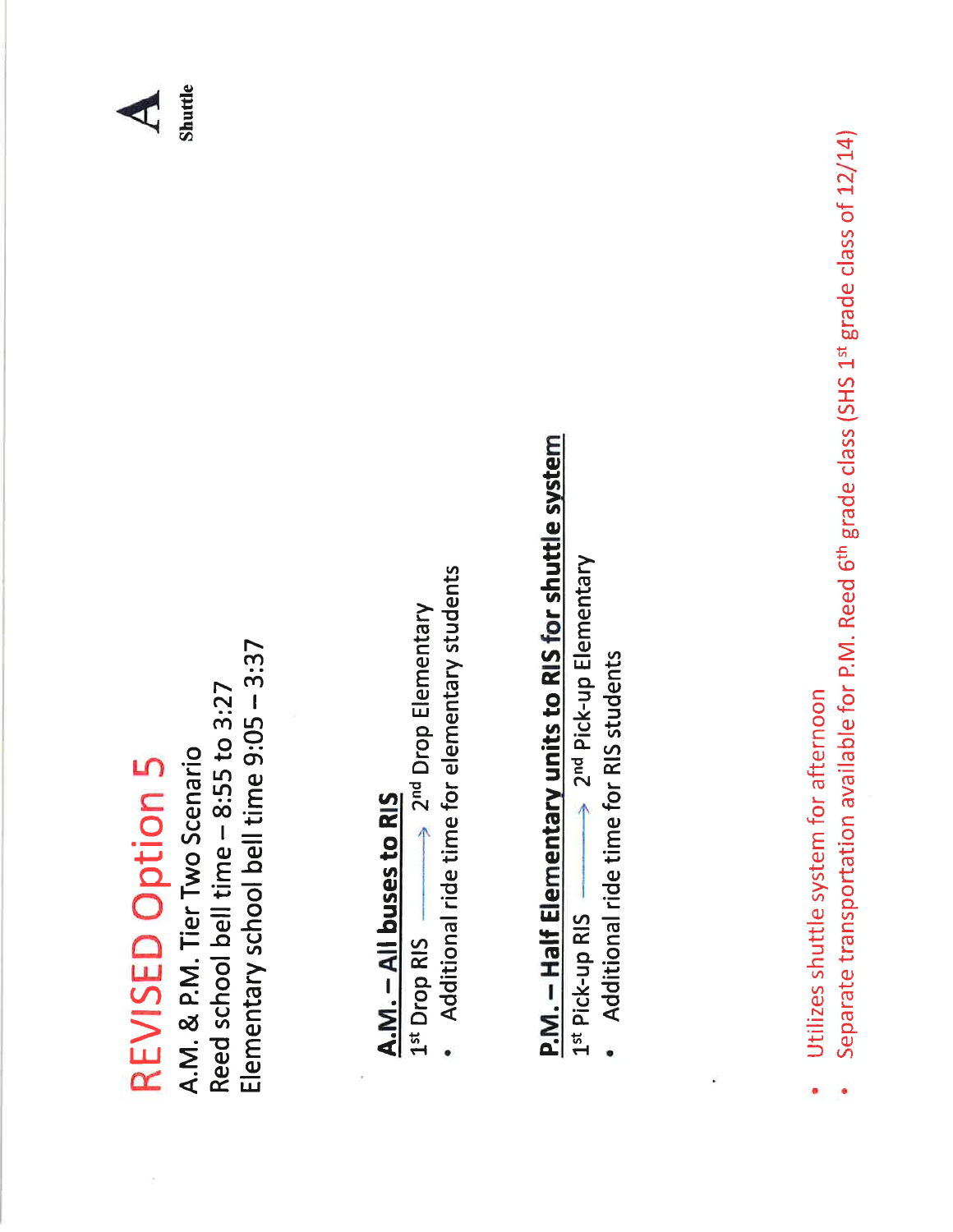| Tier <sub>1</sub><br>Location                        |                |                                       |                                      |
|------------------------------------------------------|----------------|---------------------------------------|--------------------------------------|
| $8:00 - 2:32$<br><b>NHS</b>                          |                | $(6.32 \text{ hrs})$<br>Hours         | 36 shared units<br>Units             |
| $8:00 - 2:32$<br>$7:50 - 2:50$<br>NMS                |                | $(6.32$ hrs)                          | NHS & NMS                            |
| $8:15 - 3$<br>HVWS/FWS<br>St. Rose                   | 00:1           |                                       | 46 units<br>7 units<br>$3$ units     |
| Tier <sub>2</sub>                                    |                |                                       |                                      |
| $8:55 - 3:27$<br>$9:05 - 3:37$<br>Elementary<br>Reed |                | $(6.32 \text{ hrs})$<br>$(6.32)$ hrs) | Reed & Elementary<br>40 shared units |
| $9:00 - 3$<br>Magnet (Dnby)                          | $\frac{30}{2}$ |                                       | 41 units<br>1 unit                   |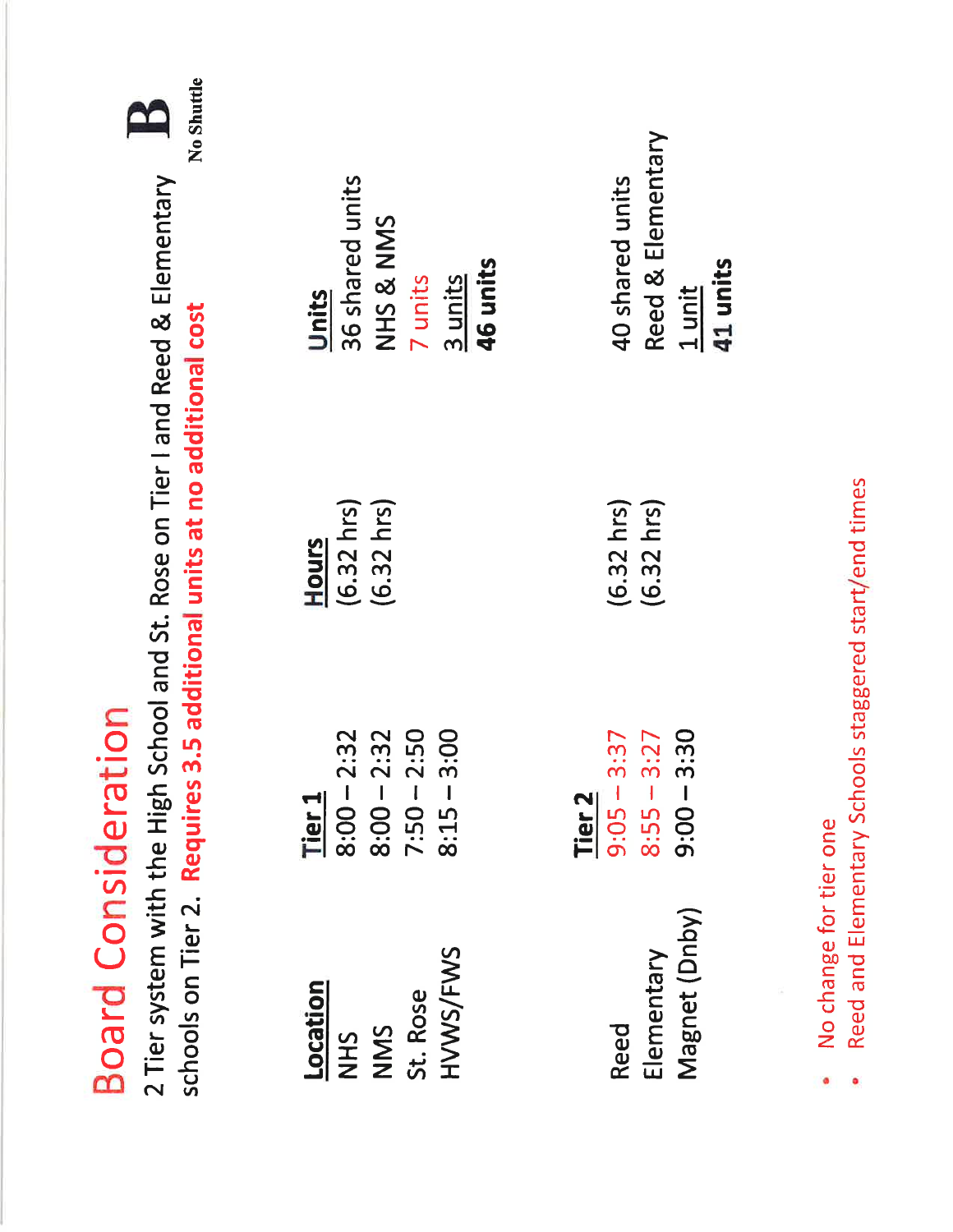

No Shuttle

Elementary school bell time 8:55 - 3:27 Reed school bell time - 9:05 to 3:37 A.M. & P.M. Tier Two Scenario

## A.M. - All buses to Elementary Schools

2nd Drop RIS  $\overline{\wedge}$ 1st Drop Elementary

Added ride time for RIS students

## P.M. - All buses to Elementary School

 $\Rightarrow$  2<sup>nd</sup> Pick-up RIS 1st Pick-up Elementary

Added ride time for RIS students

- Eliminates shuttle in tier two
- Separate transportation available in the A.M. for Reed 6<sup>th</sup> grade class (SHS 1st grade class of 12/14)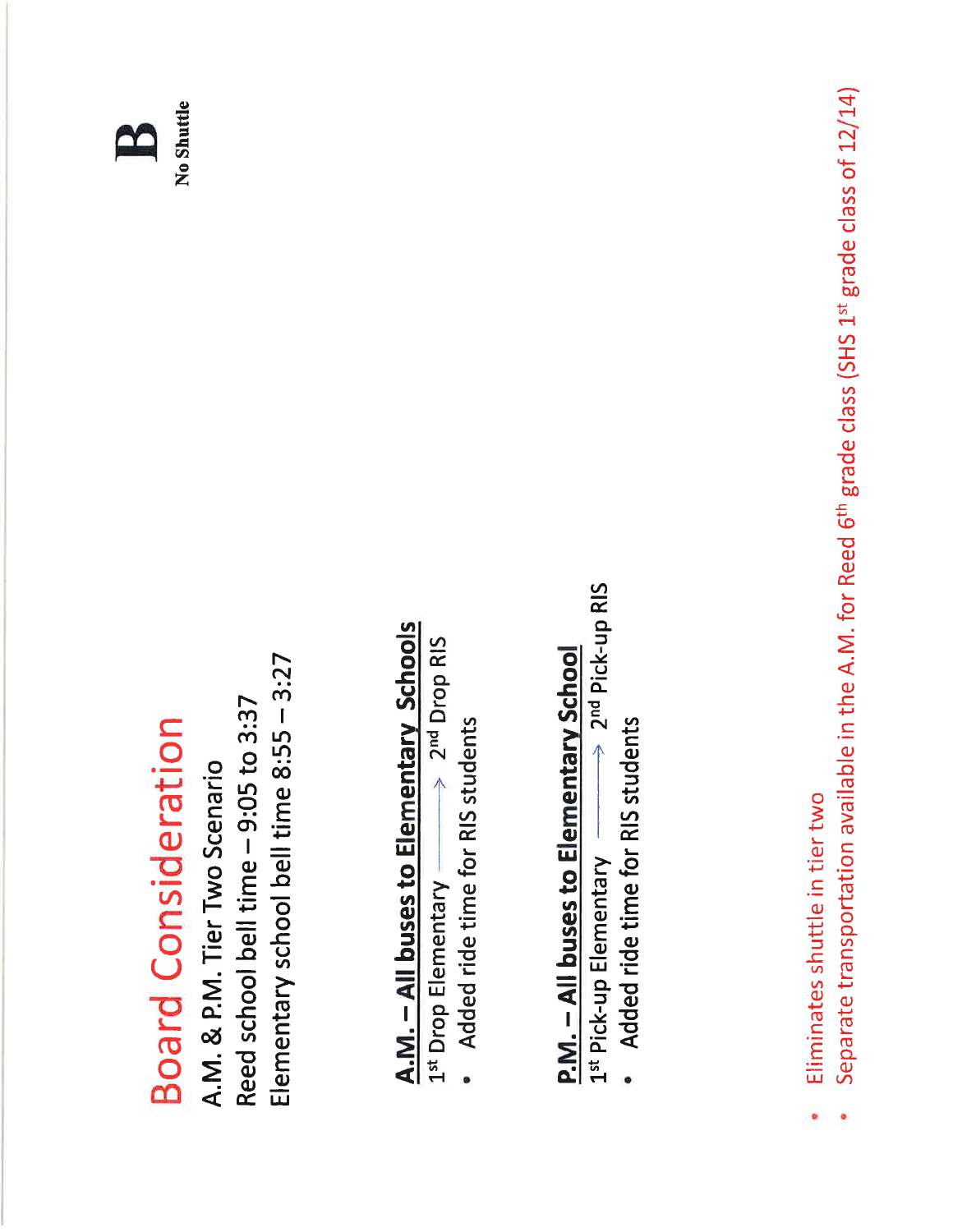| $A + B$ Combo<br>Shuttle<br>$\bigcup$<br>2 Tier system with the High School and St. Rose on Tier I and Reed & Elementary | 36 shared units<br>NHS & NMS<br>46 units<br>7 units<br>3 units<br>Units                   | Reed & Elementary<br>40 shared units<br>41 units<br>1 unit                       |                        |
|--------------------------------------------------------------------------------------------------------------------------|-------------------------------------------------------------------------------------------|----------------------------------------------------------------------------------|------------------------|
| schools on Tier 2. Requires 3.5 additional units at no additional cost<br>Board Consideration + Shuttle System           | $(6.32 \text{ hrs})$<br>$(6.32 \text{ hrs})$<br><b>Hours</b>                              | $(6.32 \text{ hrs})$<br>$(6.32$ hrs)                                             |                        |
|                                                                                                                          | $8:00 - 2:32$<br>$7:50 - 2:50$<br>OO:<br>$8:00 - 2:32$<br>$8:15 - 3$<br>Tier <sub>1</sub> | $\ddot{30}$<br>$9:05 - 3:37$<br>$9:05 - 3:37$<br>$9:00 - 3$<br>Tier <sub>2</sub> |                        |
|                                                                                                                          | HVWS/FWS<br>Location<br>St. Rose<br>NMS<br><b>NHS</b>                                     | Magnet (Dnby)<br>Elementary<br>Reed                                              | No change for tier one |
|                                                                                                                          |                                                                                           |                                                                                  |                        |

- 
- Reed & Elementary students same start/end time  $\ddot{\bullet}$

ò,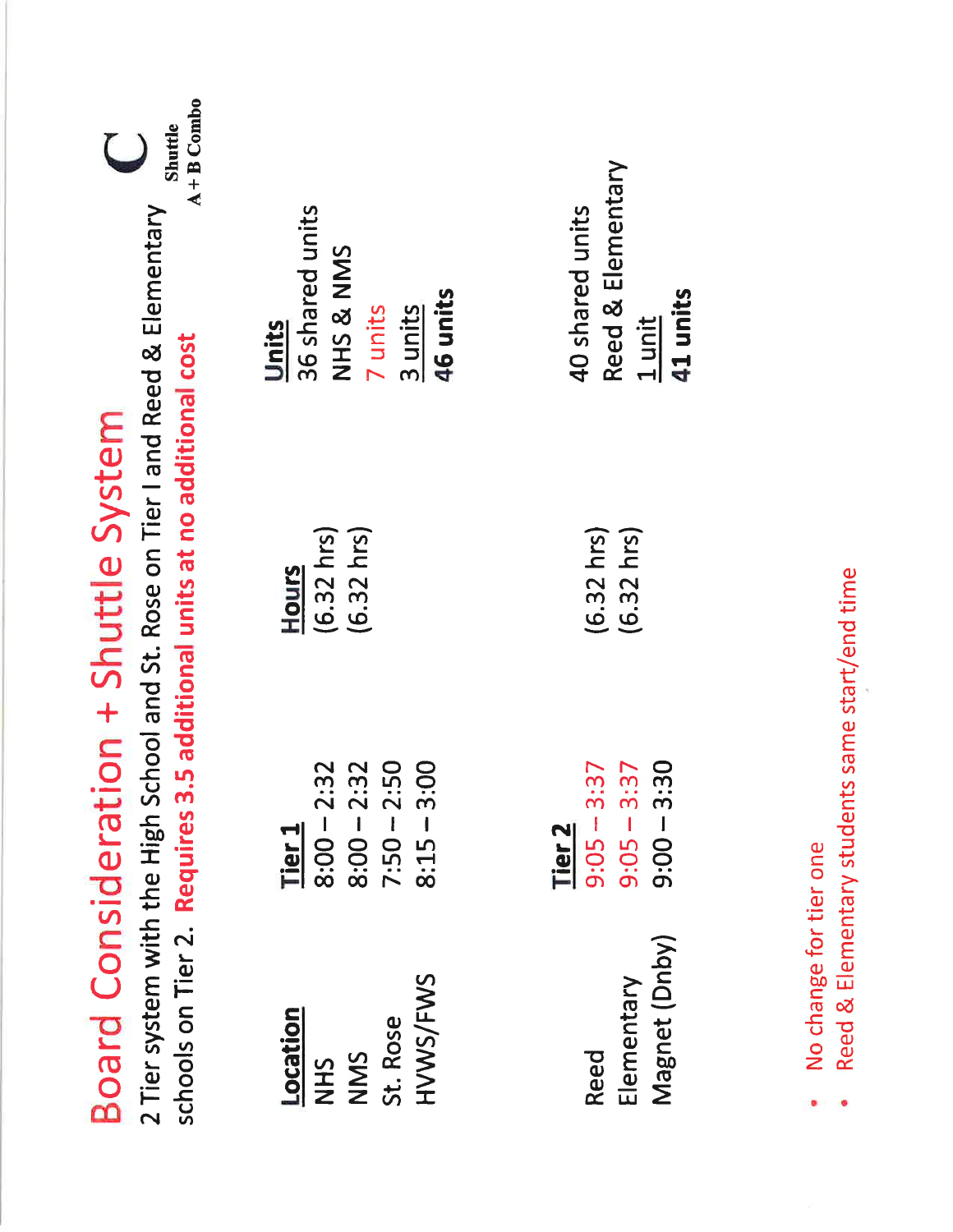Board Consideration + Shuttle System

Elementary school bell time 9:05 - 3:37 Reed school bell time - 9:05 to 3:37 A.M. & P.M. Tier Two Scenario

## A.M. - All buses to Elementary Schools

2<sup>nd</sup> Drop RIS 1st Drop Elementary

Added ride time for RIS students

# P.M. - Half Elementary units to RIS for shuttle system

2<sup>nd</sup> Pick-up Elementary 1st Pick-up RIS

Added ride time for RIS students

- Utilizes shuttle system in afternoon
- Least amount of ride time for elementary & intermediate students
- Separate transportation available for Reed 6<sup>th</sup> grade class (SHS 1st grade class of 12/14)

 $A + B$  Combo **Shuttle**  $\cup$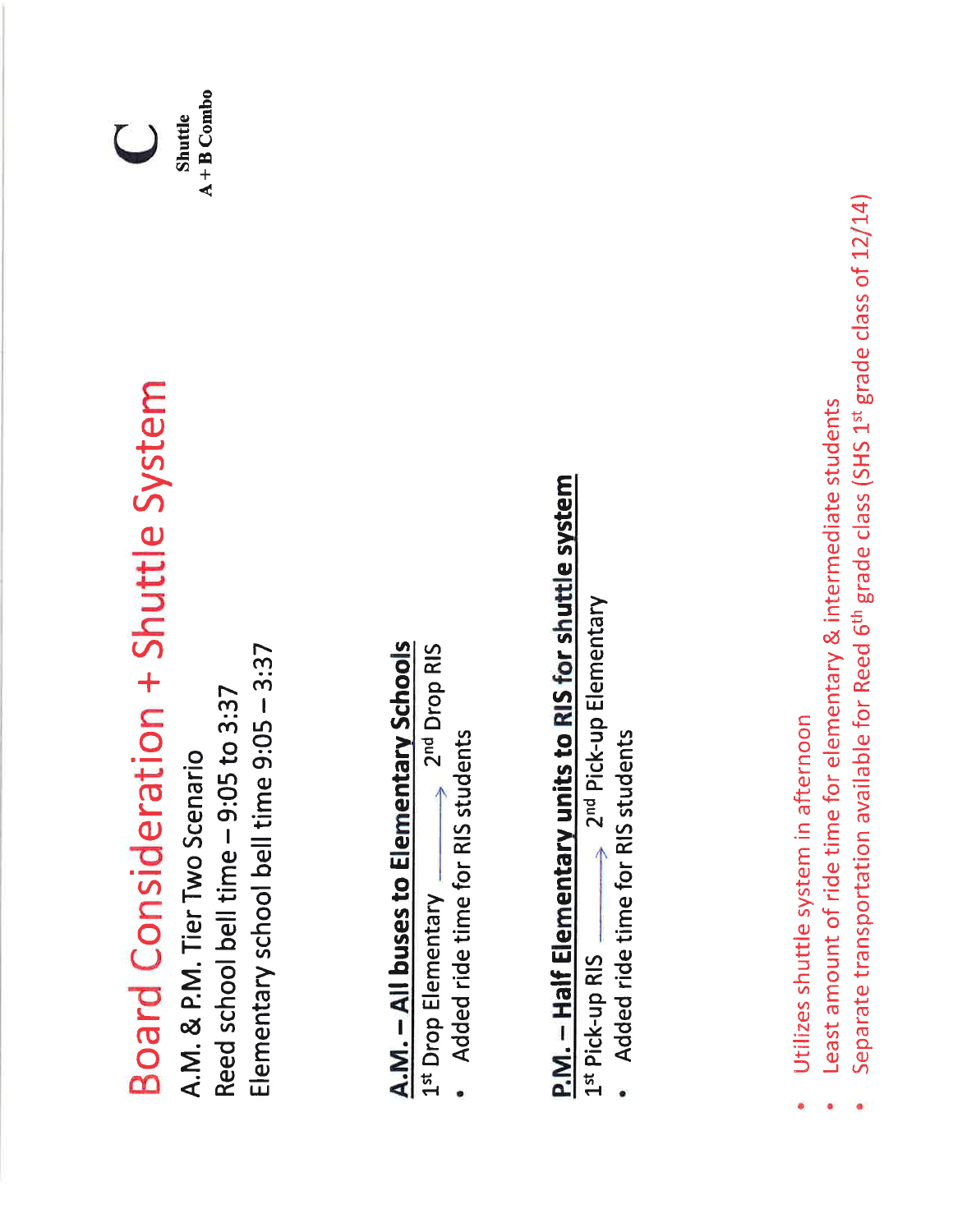|                   | Current 16/17 School | Year                   |                        |       |                   | <b>Proposed Revised Option 5</b> |                |                      |
|-------------------|----------------------|------------------------|------------------------|-------|-------------------|----------------------------------|----------------|----------------------|
| Tier <sub>1</sub> |                      | #Buses                 | #Students Students/Bus |       | Tier <sub>1</sub> |                                  |                | # Buses # Students S |
| <b>SHR</b>        | 7:20-2:02 6.42 hours | 42                     | 1682                   | 57.9  | <b>NHS</b>        | 8:00-2:32 6.32 hours             | 36             | 1638                 |
| NNS               | 7:20-2:02 6.42 hours |                        | 750                    | above | NMS               | 8:00-2:32 6.32 hours             | shared         | 698                  |
|                   |                      | shared $\frac{42}{42}$ |                        |       | St Rose           | 7:50-2:50 7 hours                | ∞              | 142                  |
|                   |                      |                        |                        |       | HVWS/FWS          | 8:15-3:00 6.45 hours             | ო<br>47        | $\frac{8}{18}$       |
|                   |                      |                        |                        |       |                   |                                  |                |                      |
| Tier <sub>2</sub> |                      |                        |                        |       | Tier <sub>2</sub> |                                  |                |                      |
| Reed              | 8:05-2:49 6.44 hours | 36                     | 659                    | 18.3  | Elementary        | 9:05-3:37 6.32 hours             | $\overline{a}$ | 1259                 |
| St Rose           | 8:00-2:50 6.50 hours |                        | 142                    | 17.8  | Reed              | 6.32 hours<br>8:55-3:27          | shared         | 625                  |
| HVWS/FWS          | 8:15-3:00 6.45 hours | $\boldsymbol{\omega}$  | $\frac{25}{25}$        | Φ     | Magnet            | 9:00-3:30 6.30 hours             |                | 25                   |
| Magnet            | 9:00-3:30 6.30 hours |                        |                        | 25    |                   |                                  | $\overline{4}$ |                      |
|                   |                      | $\frac{8}{4}$          |                        |       |                   |                                  |                |                      |
| Tier 3            |                      |                        |                        |       |                   |                                  |                |                      |
| Hawley            | 9:05-3:37 6.34 hours | $\Omega$               | 320                    | 32.0  |                   |                                  |                |                      |
| Sandy Hook        | 9:05-3:37 6.34 hours | $\overline{a}$         | 337                    | 33.7  |                   |                                  |                |                      |
| Middle Gate       | 9:05-3:37 6.34 hours | $\overline{a}$         | 368                    | 36.8  |                   |                                  |                |                      |
| Head O'Meadow     | 9:05-3:37 6.34 hours | თ,                     | 298                    | 33.1  |                   |                                  |                |                      |
|                   |                      | $\frac{5}{2}$          |                        |       |                   |                                  |                |                      |

Data compiled from 16/17 Approved BOE Budget Book

| ier <sub>1</sub> |                   |                                |        |                | # Buses # Students Students/Bus |
|------------------|-------------------|--------------------------------|--------|----------------|---------------------------------|
| Ξ                |                   | 8:00-2:32 6.32 hours           | 36     | 1638           | 64.9                            |
| $\frac{5}{2}$    |                   | 8:00-2:32 6.32 hours shared    |        | 698            | above                           |
| t Rose           | 7:50-2:50 7 hours |                                |        | 142            | 17.75                           |
|                  |                   | N/WS/FWS 8:15-3:00 6.45 hours  |        | $\frac{8}{10}$ | ဖ                               |
|                  |                   |                                | 47     |                |                                 |
|                  |                   |                                |        |                |                                 |
| ier 2            |                   |                                |        |                |                                 |
|                  |                   | lementary 9:05-3:37 6.32 hours | 9      | 1259           | 47.1                            |
| eed              |                   | 8:55-3:27 6.32 hours           | shared | 625            | above                           |
| <b>Aagnet</b>    |                   | 9:00-3:30 6.30 hours           |        | 25             | 25                              |

Enrollment from 17/18 Approved BOE Budget Book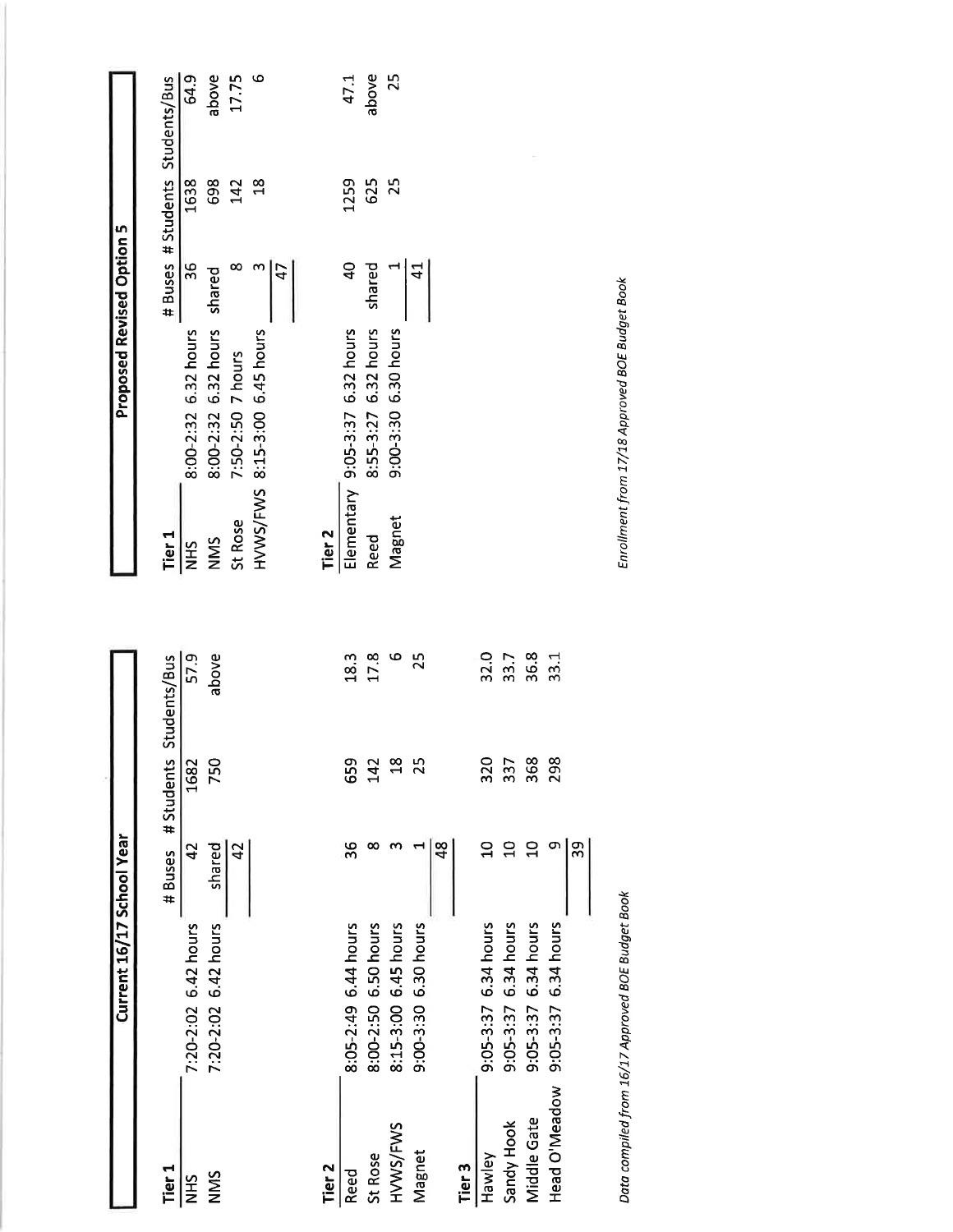## NEWTOWN PUBLIC SCHOOLS

Newtown, Connecticut

### TEXTBOOK ADOPTION REQUEST

Title: Discovering Our Past: A History of the United States Copyright: 2018

### Authors:

 $\rightarrow$ 

 $\overline{\omega}$  at

Joyce Appleby, Ph.D. Alan Brinkley, Ph.D. Albert S. Broussard, Ph.D. James M. McPherson, Ph.D. Donald A. Ritchie, Ph.D.

Publisher: McGraw Hill Education

Cost: \$100.62 per book

For which courses: Global American I & Global American History II

Grades: 7th and 8th Grade

Number of Students 705

## Why is an adoption being requested at this time?

The Newtown Middle School Social Studies Department is requesting a textbook that will support our concept-based curriculum which was adopted in 2014. In addition to the curriculum, the following federal and state standards were adopted:

- Common Core State Standards (2010)
- National Council of the Social Studies College, Career, and Civic Life C3 (2010) ۰
- Connecticut Elementary and Secondary Social Studies Frameworks (2015)

As a result, our department needed a resource that would allow students to gain knowledge, understanding, and skills on topics such as citizenship, social responsibility, global awareness, informational and technology literacy, as well as other 21st Century Skills. The goal was to find a resource that assisted teachers in creating informed citizens.

### Describe the review process used to select this book.

The review process used to select a new textbook is as follows:

- Discussed the needs of our students with ۰
	- $\bigcirc$ Social Studies Department teachers
	- $\bigcirc$ NMS Reading Specialist
	- $\circ$ NMS Special Education Coordinator
- Investigated a variety of resources during the National Council for the Social Studies (NCSS) Conference
- Met with multiple companies to review their resources
- Developed a rubric which was used to find the very best textbook to meet the needs of our students
- Evaluated all the textbooks using the rubric ۰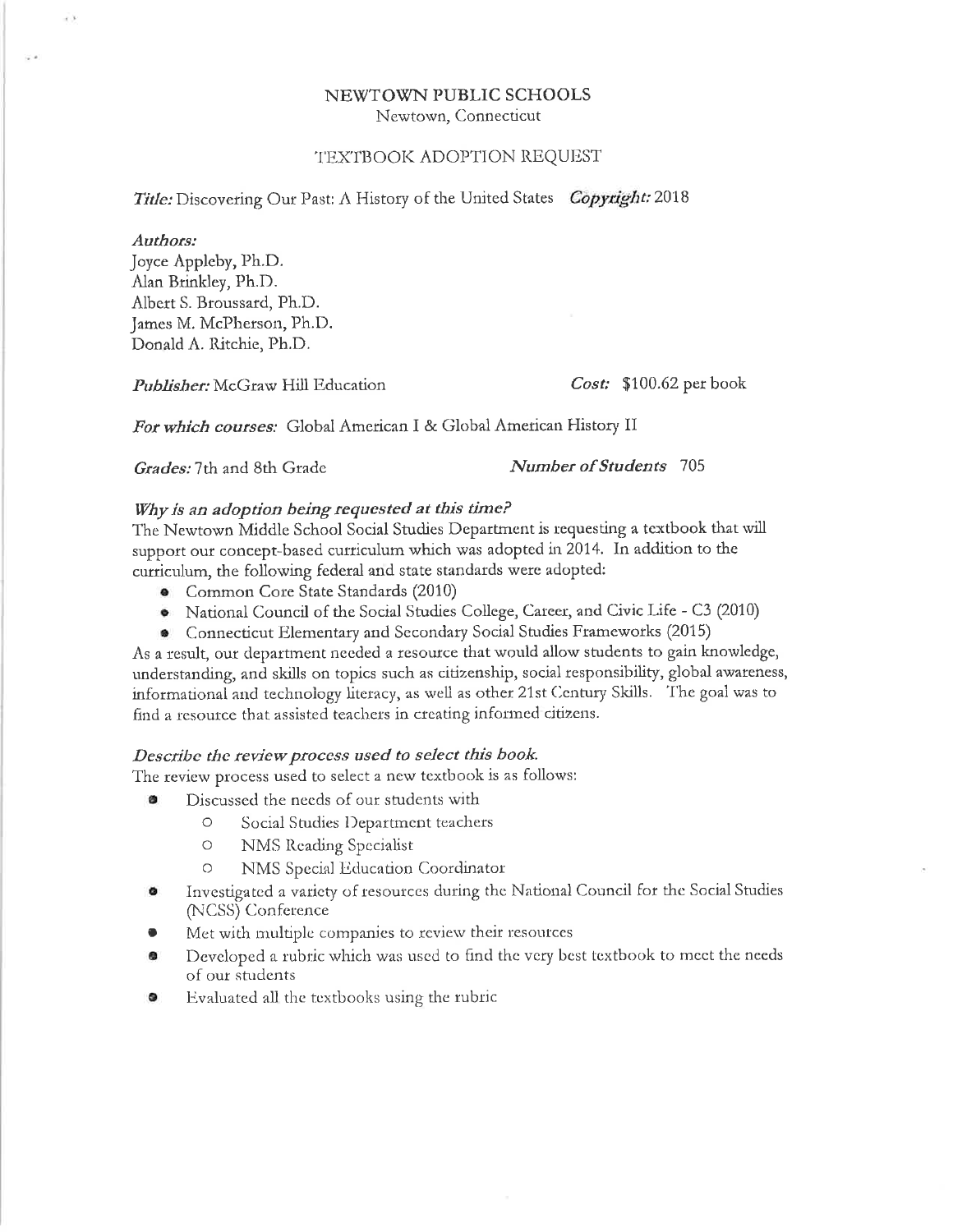## List reasons for selecting this book.

23

- Aligns with our concept-based curriculum O
- Engages students in thought provoking lessons & activities ۰
- Provides alternatives for differentiation & modification to ensure the success of all  $\bullet$ learners
- Ability to adjust the Lexile level for students ۰
- Online materials are exceptional for both student and educator  $\bullet$
- LearnSmart can create individual learning plans for students ۰

Reviewed and submitted by (two signatures required):

 $\frac{\sqrt{23/17}}{Date}$ <br> $\frac{\sqrt{23}}{Date}$ 

Name Olive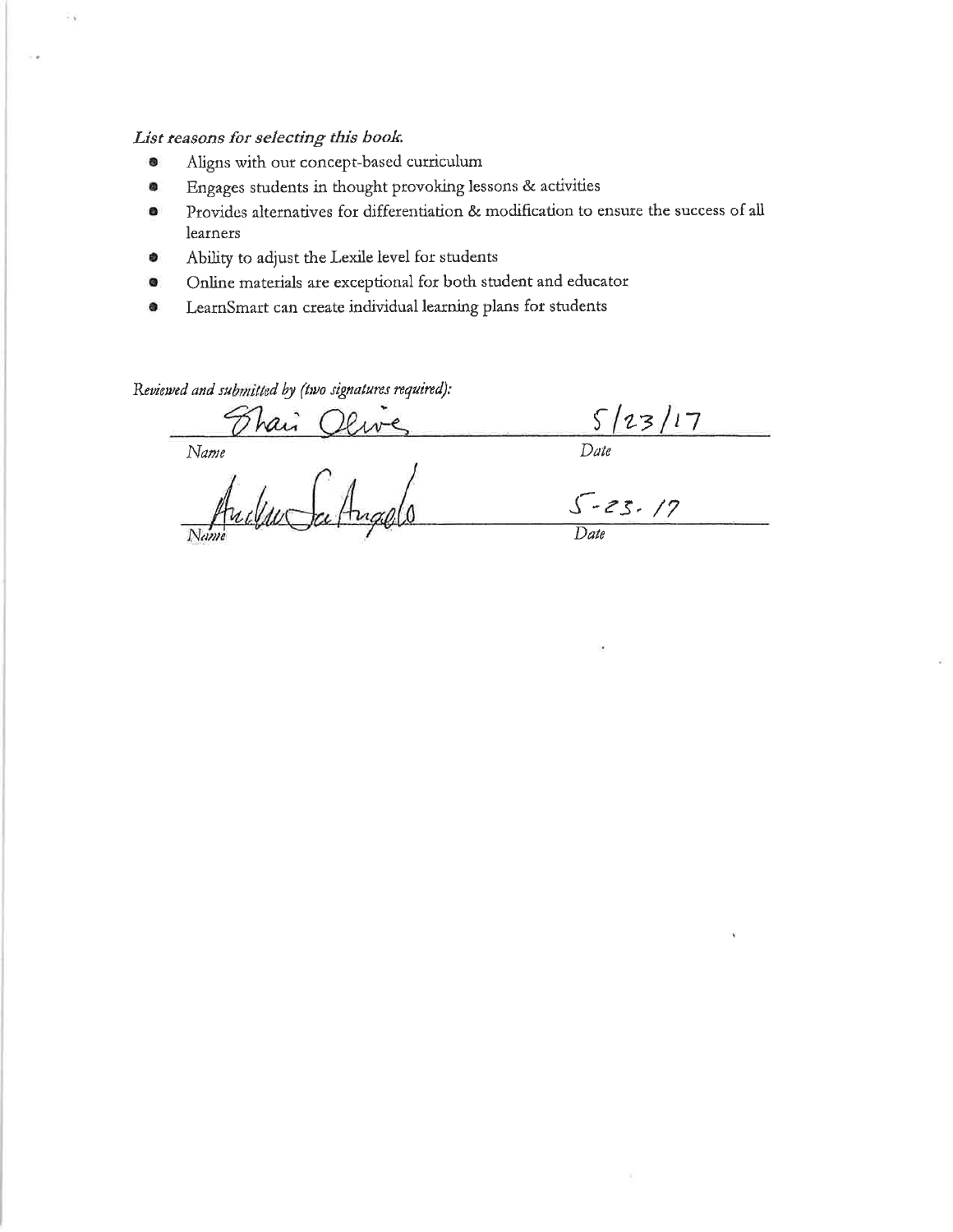

## Dear Parent/Guardian:

We all want our children to fulfill their utmost potential, and it is our responsibility to provide them with safe environments at home, in school, and where they play.

## Did you know that one out of three homes with children has guns, many left unlocked or loaded, and that four out of five unintentional gun deaths happen within a home?

These facts urgently remind us that as parents/guardians, we must do everything we can to prevent child gun deaths. Make sure your child is not unsafely exposed to guns in your home by storing them securely. The American Academy of Pediatrics (AAP) suggests that parents who choose to own guns should keep them locked, unloaded, and stored separately from ammunition.

You can also take steps today to ensure that your children and their playmates do not come across an unsecured gun while they play. The Asking Saves Kids (ASK) Campaign seeks to inspire parents to always ASK, "Is there an unlocked gun in your house?" when arranging your child's play dates or visits to another home. Have a conversation about firearms in the home with every adult who supervises your children during a given day.

The message of the ASK Campaign is one I hope you take to heart. Please visit www. askingsaveskids.org, learn more about the program, and pledge to always ASK before your child visits a friend, family member, or neighbor's home. We have the responsibility to keep our kids safe, and pledging to always ASK is one step you can take today to achieve this goal.